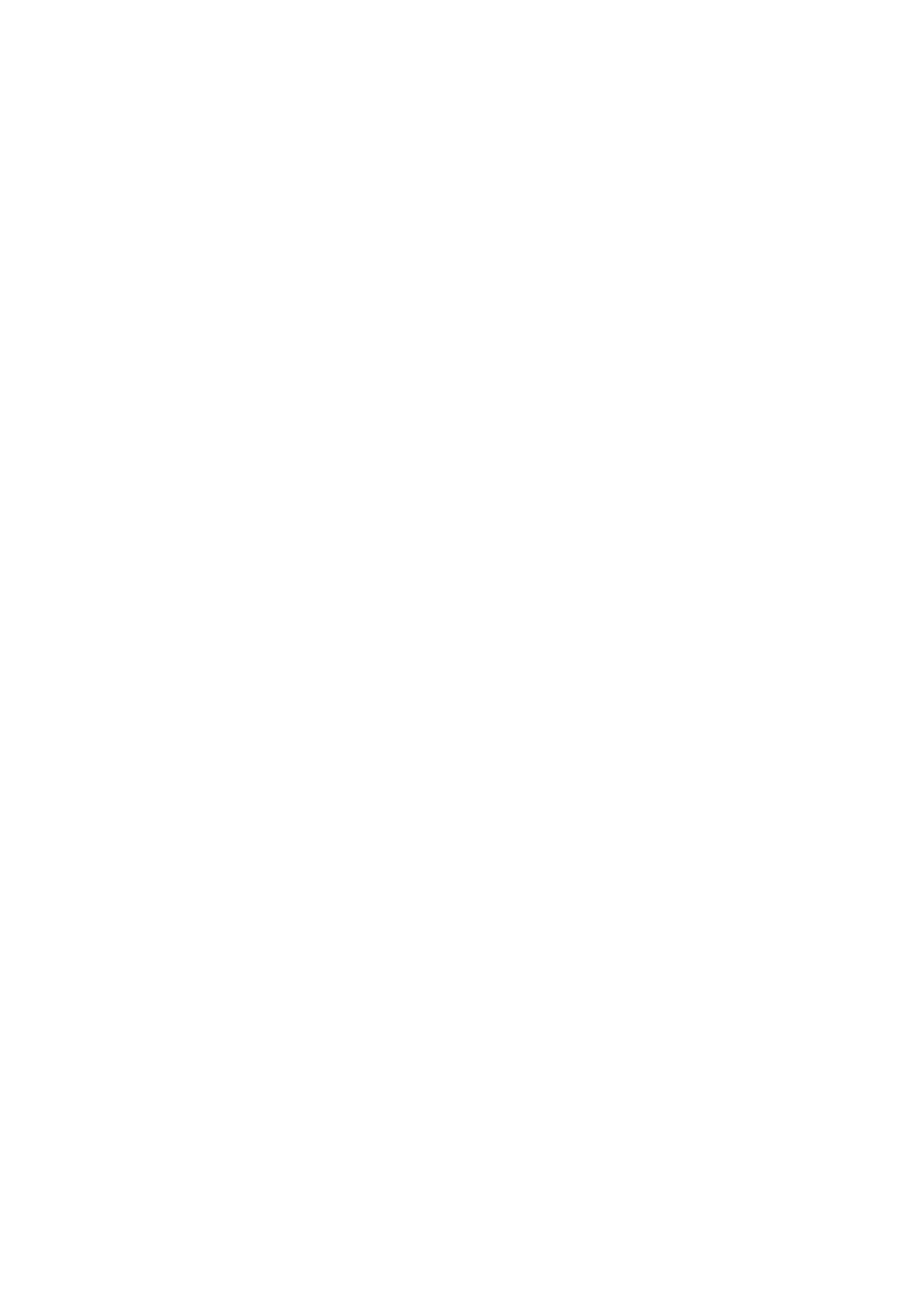Following your recent MRI scan and consultation with your spinal surgeon you have been diagnosed with a narrowing of your lumbar spinal canal (stenosis). This is usually related to the wear and tear of the spine.

The normal spinal column has a central canal (or passage) through which the spinal cord passes down. To each side of the canal, spinal nerve roots branch out at every level. The spinal cord stops at the top of the lumbar spine (low back) and below that tiny nerve rootlets splay out like a horse's tail (cauda equina). The spinal cord, nerve roots and cauda equina are surrounded by cerebrospinal fluid (CSF) and are all contained within a membrane, or covering, called the dura mater, rather like the thin layer that covers a boiled egg.

The ligamentum flavum is a tough band of elastic tissue (ligament) that connects the vertebrae (bones of the spine) and provides stability for posture and protection for the dura mater.

The intervertebral disc is a structure between the vertebrae, which acts as both a spacer and a shock absorber. Over time, as disc degeneration (wear and tear) occurs, the disc will lose water and height and, as such, close down the bony passage (foramen) where the nerve root passes through on leaving the spine.

In spinal stenosis, the spinal nerve roots and/or cauda equina become trapped or compressed by the narrowing of these nerve passages, by arthritic joint swelling and bony overgrowths (osteophytes) which grow into the spinal canal and the bunching up (buckling) of the ligamentum flavum, like an elastic band losing tension, or bulging of the intervertebral discs. Rarer cases include cysts or fatty collections or tumours in the spinal canal.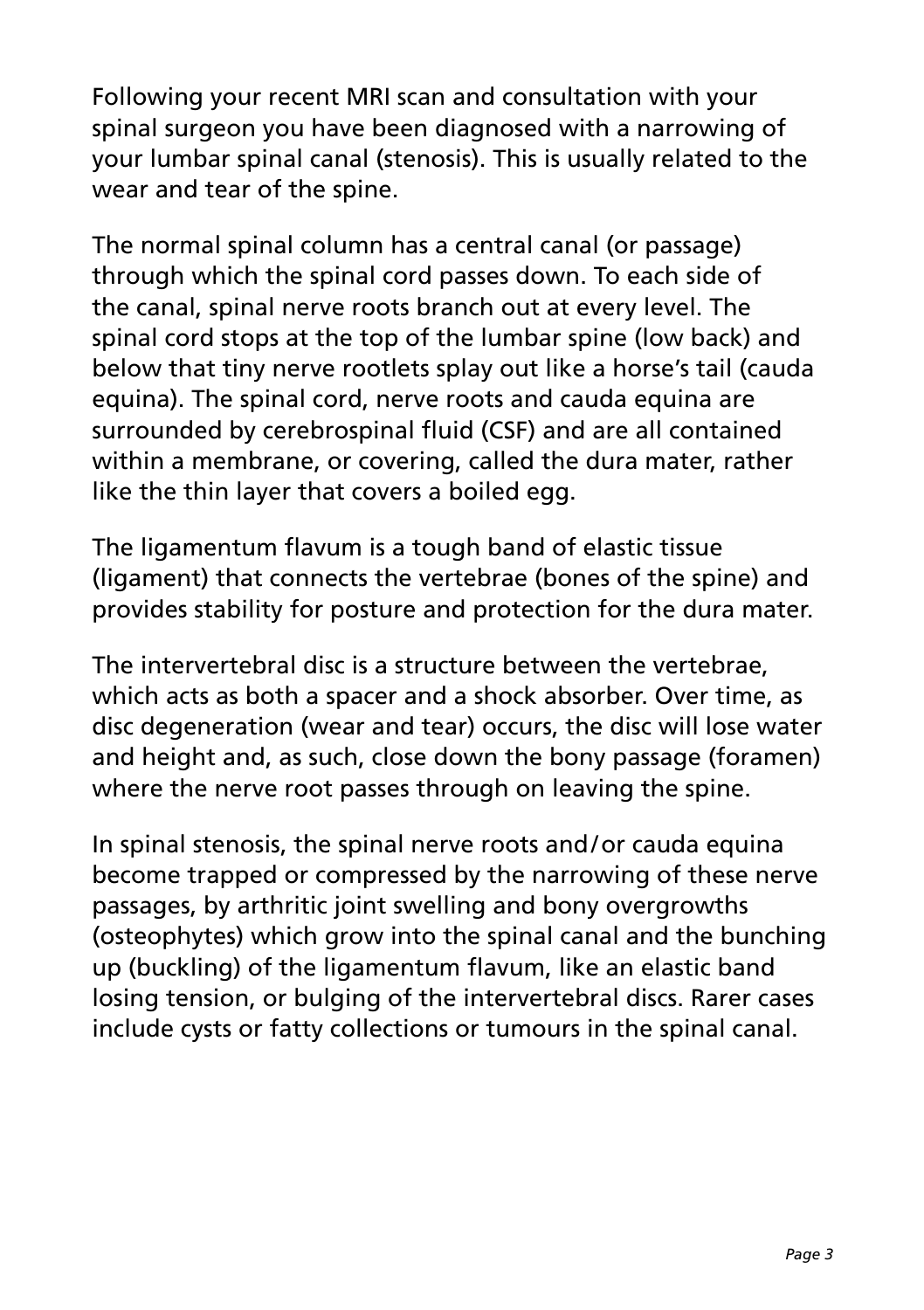#### Narrowing of the spinal canal as a result of spinal stenosis as seen in diagram 1 and MRI scan

#### **Diagram 1 MRI scan**



#### Narrowing of the nerve root canal

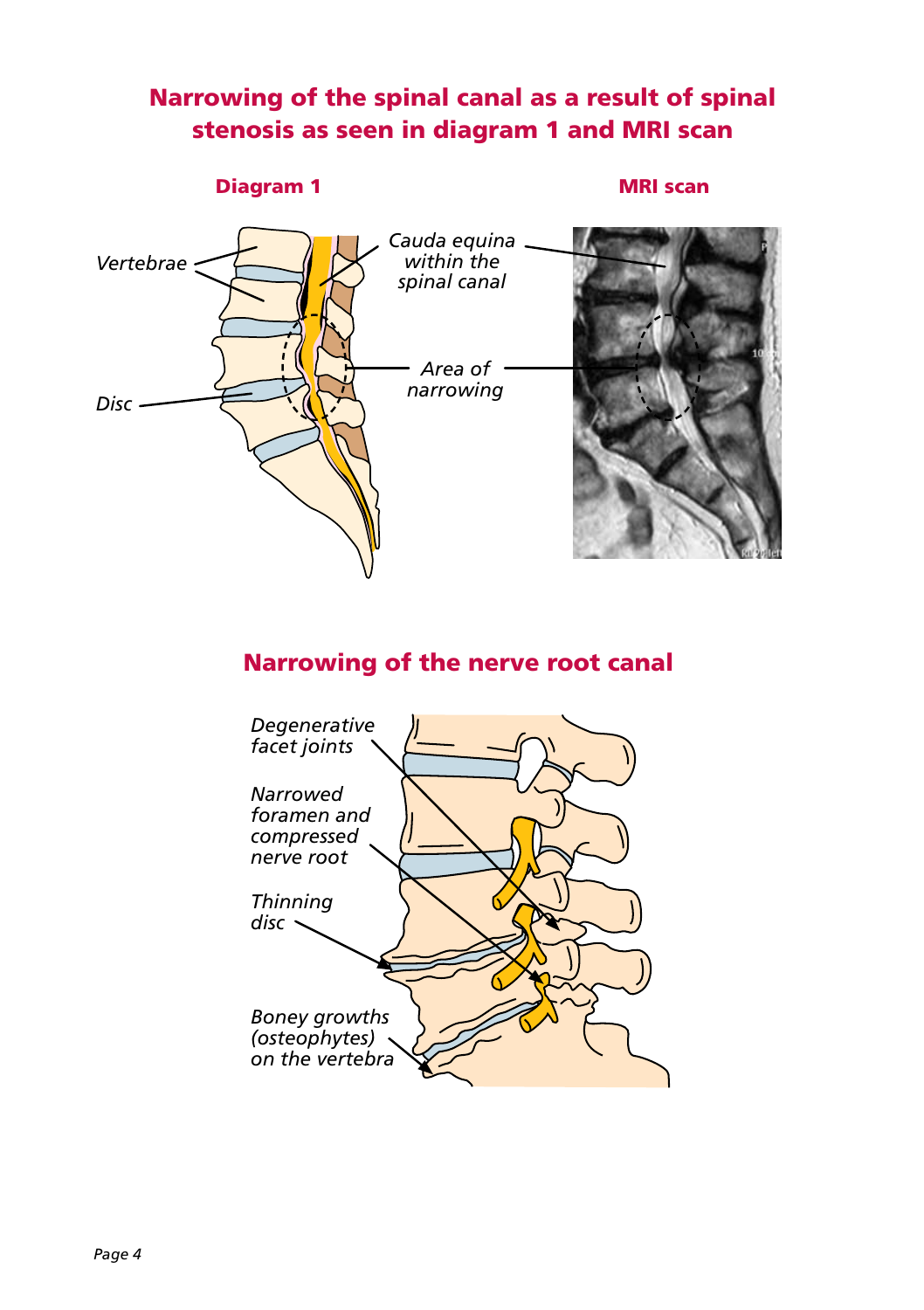When nerves are compressed they can produce symptoms of pain, numbness or tingling in the area of the leg that the particular spinal nerve supplies. In rare cases they can produce severe pain and even weakness in the legs, such that the 'legs don't work'. In most cases, the symptoms are produced when standing or walking and are relieved by sitting or bending forward, as this can temporarily open up the nerve passages. In rare cases the nerves which control your bladder, bowel and sexual function can be compressed. This is known as cauda equina syndrome(CES) and often requires urgent surgical intervention. Fortunately, immediate spinal surgery is only necessary in a few cases.

Unfortunately, most conservative treatments (manipulation, physiotherapy, medication or injections) are unlikely to be of much long-term benefit, and the symptoms rarely improve permanently without surgery to take the pressure off the nerves (decompression).

The objective of surgery is to remove the material (for example the excess bone and 'thickened' ligament) from the back of the spinal canal to give the nerve roots and/or cauda equina more room.

Below is a cross-sectional (axial) view of the disc, cauda equina, nerve roots and facet joints of the spine. Note the size of the spinal canal after surgical decompression (diagram 3).

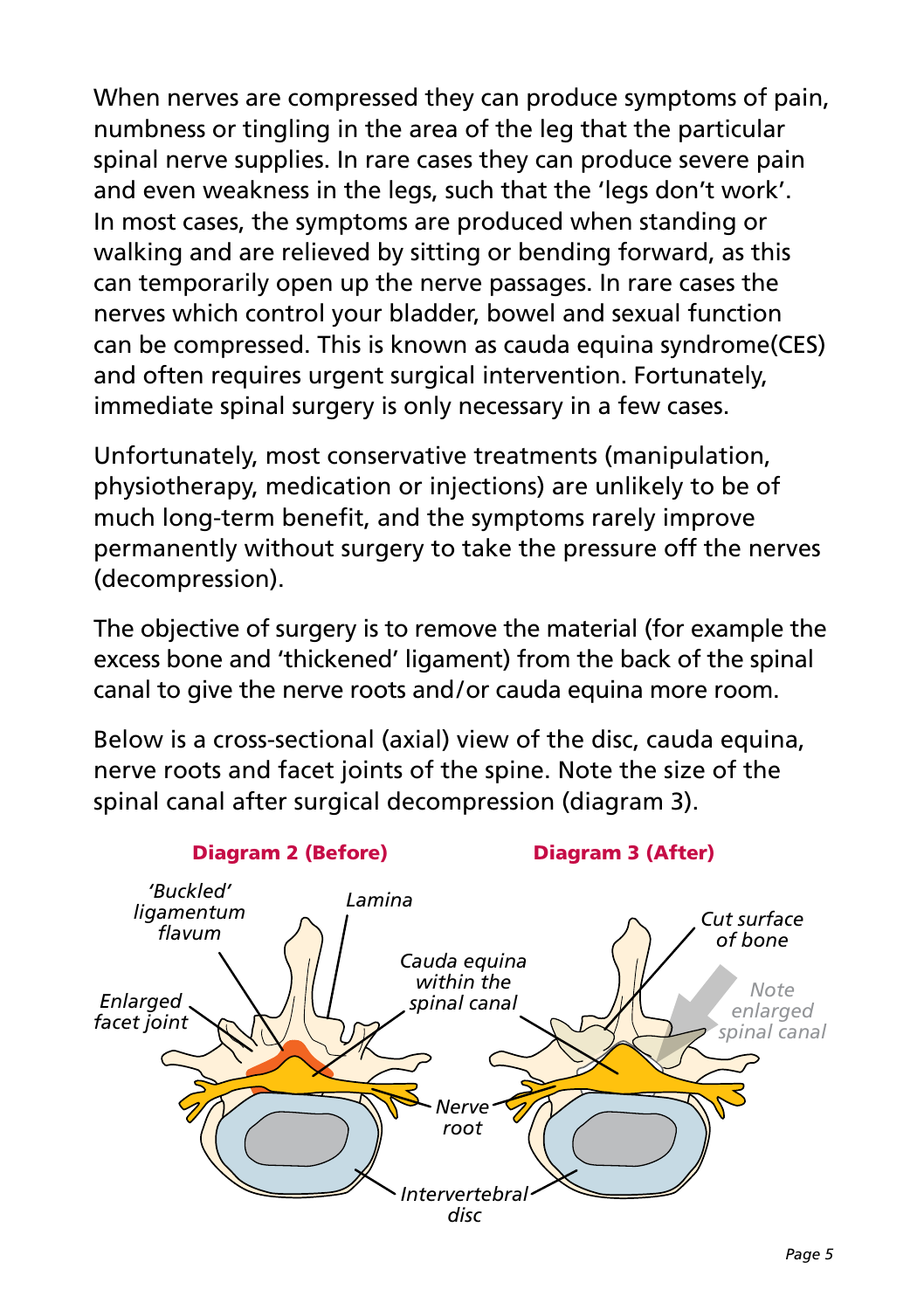The nature of spinal surgery is not to 'cure' and it cannot prevent further degeneration of the spine but is aimed to provide benefit with a good percentage improvement and relief of leg symptoms. Good relief from leg symptoms following decompression surgery usually occurs in approximately 70–80% of cases (up to 8 out of 10 people). This is not necessarily felt immediately, but over a period of time, often several months. Sometimes however, numbness or weakness can persist, even with a technically successful operation. This can occur when people have more extensive stenosis before they have surgery. **Rarely, the surgery may make your symptoms worse than they were before.** 

The results of the operation are not nearly as reliable for the relief of lower back pain. Much of the back pain experienced comes from the arthritis and associated muscular spasms, therefore, decompression surgery cannot eliminate this and it should not be regarded as the main aim of the surgery.

# The operation

There are different techniques when performing an operation for spinal stenosis. Expected outcomes from all methods are very similar and the choice of operation will be decided by the surgeon.

#### Laminectomy and/or laminotomy

This is performed through an incision in the midline of the lower back. The position and length of incision is determined by which levels of the spine and how many nerves are involved. The muscles are then held apart to gain access to the bony arch and roof of the spine (lamina). Next, the surgeon needs to gain entry into the spinal canal by removing some bone, either by cutting away the whole area of lamina (laminectomy) or making a small window in the lamina (laminotomy) with a high-speed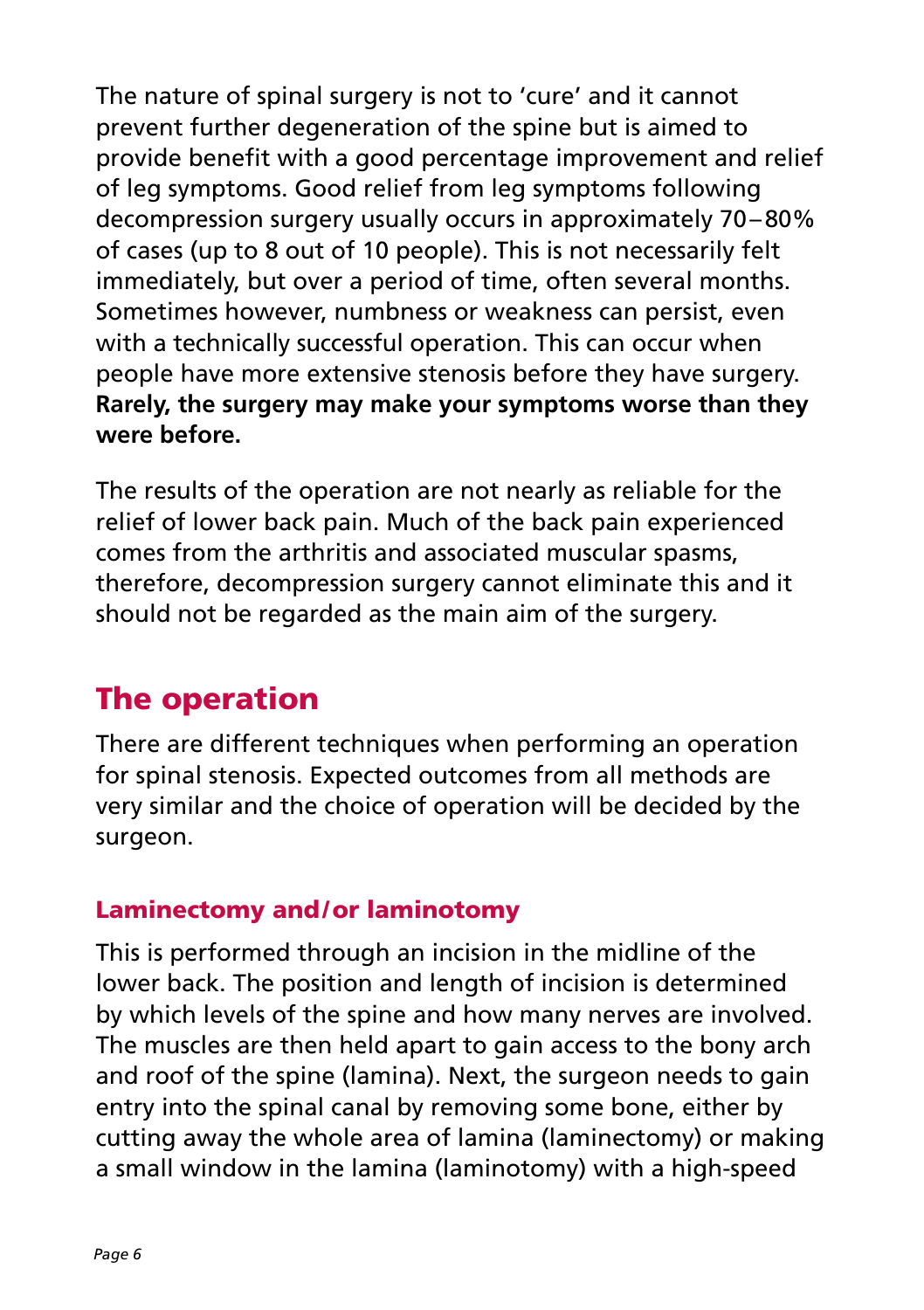burr (like a dentist's drill). Further bone and ligament are then removed and often the facet joints, which are directly over the nerve roots, are undercut (trimmed) to relieve the pressure on the nerves and give them a wider passage as they pass out of the spine.

#### Minimally invasive (tubular) decompression

With this approach, the surgeon attempts to reduce muscle dissection and injury by working through a narrow tube. There may be several small incisions depending on how many nerves are involved.

### Risks and complications

As with any form of surgery, there are risks and complications associated with this procedure. These include:

- damage to a nerve root. This occurs in less than 1 out of 100 cases of primary surgery but is much more common in revision or 're-do' surgeries where injury can occur in up to 10 out of 100 cases. If this happens, you may get weakness in the muscles supplied by that particular nerve root and/or numbness, tingling or hypersensitivity in the area of skin it supplies;
- tearing of the outer lining or covering which surrounds the nerve roots (dura). This is reported in fewer than 5 out of 100 cases. It may occur as a result of the bone being very stuck to the lining and tearing it as the bone is lifted off. Again, it is much more common in 're-do' surgery. Usually the hole or tear in the dura is repaired with stitches, a patch or a special glue. If the puncture or hole re-opens you may get cerebrospinal fluid (CSF) leaking from the wound, headaches or, very rarely, meningitis. Although rare, the problems of leakage can persist. This could result in you having to return to theatre to enable the surgeon to revise the repair of the dura but the risk of a second operation being required within a few days or weeks is less than 0.05%;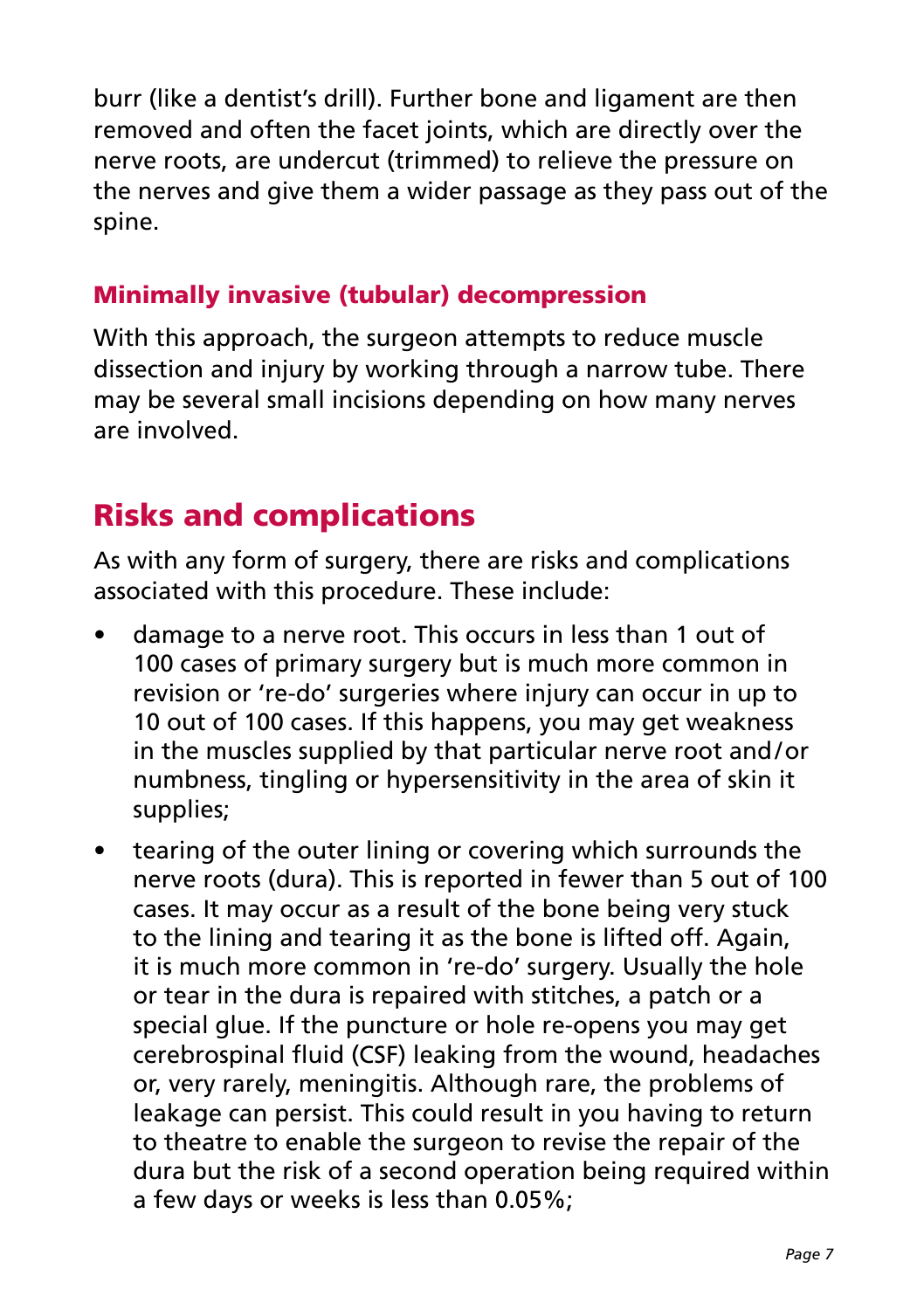- recurrent leg pain, as a result of scarring;
- problems with positioning during the operation, which might include pressure problems, skin and nerve injuries, and eye complications including, very rarely, blindness. Special gel mattresses and operating tables are used to minimise this;
- infection. Superficial wound infections may occur in up to 4 out of 100 cases. These are often easily treated with a course of antibiotics. Deep wound infections may occur in fewer than 1 out of 100 cases. These can be more difficult to treat with antibiotics alone and sometimes patients require more surgery to clean out the infected tissue. This risk may increase for people who have diabetes, impaired immune systems or are taking steroids;
- blood clots (thromboses) in the deep veins of the legs (DVT) or lungs (PE). These occur when the blood in the large veins of the leg forms blood clots and may cause the leg to swell and become painful and warm to the touch. Although rare, if not treated this could be a fatal condition if the blood clot travels from the leg to the lungs, cutting off the blood supply to a portion of the lung. It is reported as happening in fewer than 1 out of 700 cases. There are many ways to reduce the risk of a blood clot forming. The most effective is to get moving as soon as possible after your operation. Walk regularly as soon as you are able to, both in hospital and when you return home. Perform the leg exercises as shown to you by the physiotherapist and keep well hydrated by drinking plenty of water. Ladies are also advised to stop taking any medication which contains the hormone oestrogen (like the combined contraceptive pill or HRT) four weeks before surgery, as taking this during spinal surgery can increase the chances of developing a blood clot;
- bleeding. You **must** inform your consultant if you are taking tablets used to 'thin the blood', such as warfarin, aspirin, rivaroxiban or clopidogrel. It is likely you will need to stop taking them before your operation as they increase the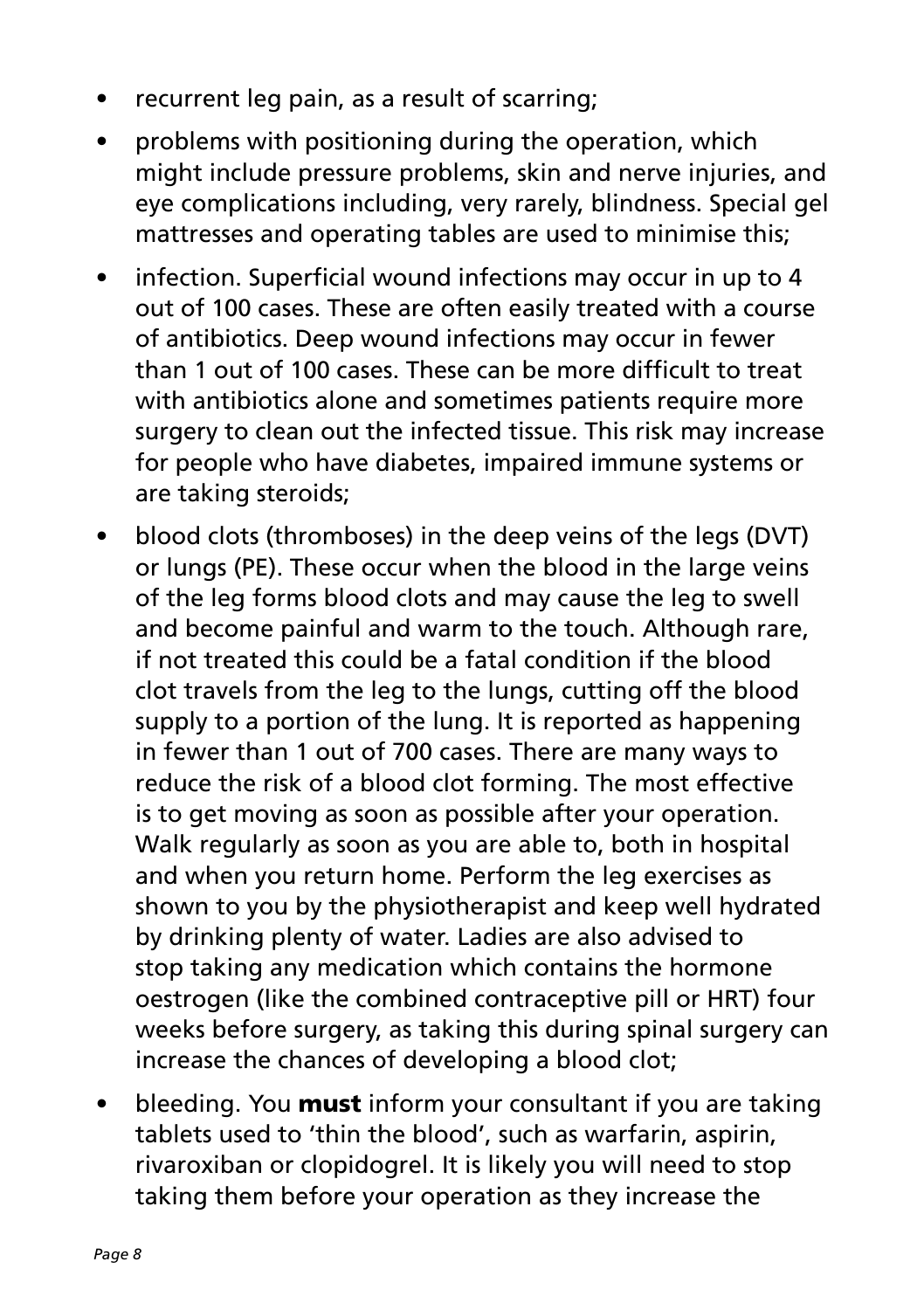risk of bleeding. Taking medication like non-steroidal antiinflammatories (NSAIDs) could also increase your risk of bleeding and your surgeon will advise you if you need to stop taking these before your operation. If your operation is scheduled with only a week's notice, please check with your consultant or nurse if any medications you take need to be stopped to prevent your surgery being delayed; and

rarely, the surgery may make your symptoms worse than before.

#### **There are also very rare but serious complications that in extreme circumstances might include:**

- damage to the cauda equina and paralysis (the loss of use of the legs, loss of sensation and loss of control of the bladder and bowel). This can occur through bleeding into the spinal canal after surgery (a haematoma). If an event of this nature were to occur, every effort would be made to reverse the situation by returning to theatre to wash out the haematoma. Sometimes, however, paralysis can occur as a result of damage or reduction of the blood supply to the nerves or spinal cord and this is, unfortunately, not reversible;
- a stroke, heart attack or other medical or anaesthetic problems; and
- extremely rarely, death; as a result of damage to major blood vessels or vital organs around the spine, which is reported as happening in 1 out of 10,000 cases; or general anaesthetic fatal complications which have been reported in 1 out of 250,000 cases.

#### What to expect after surgery and going home

Immediately after the operation you will be taken on your bed to the recovery ward where nurses will regularly monitor your blood pressure and pulse. Oxygen will be given to you through a facemask for a period of time to help you to recover from the anaesthetic. You will have an intravenous drip until you are able to drink adequately.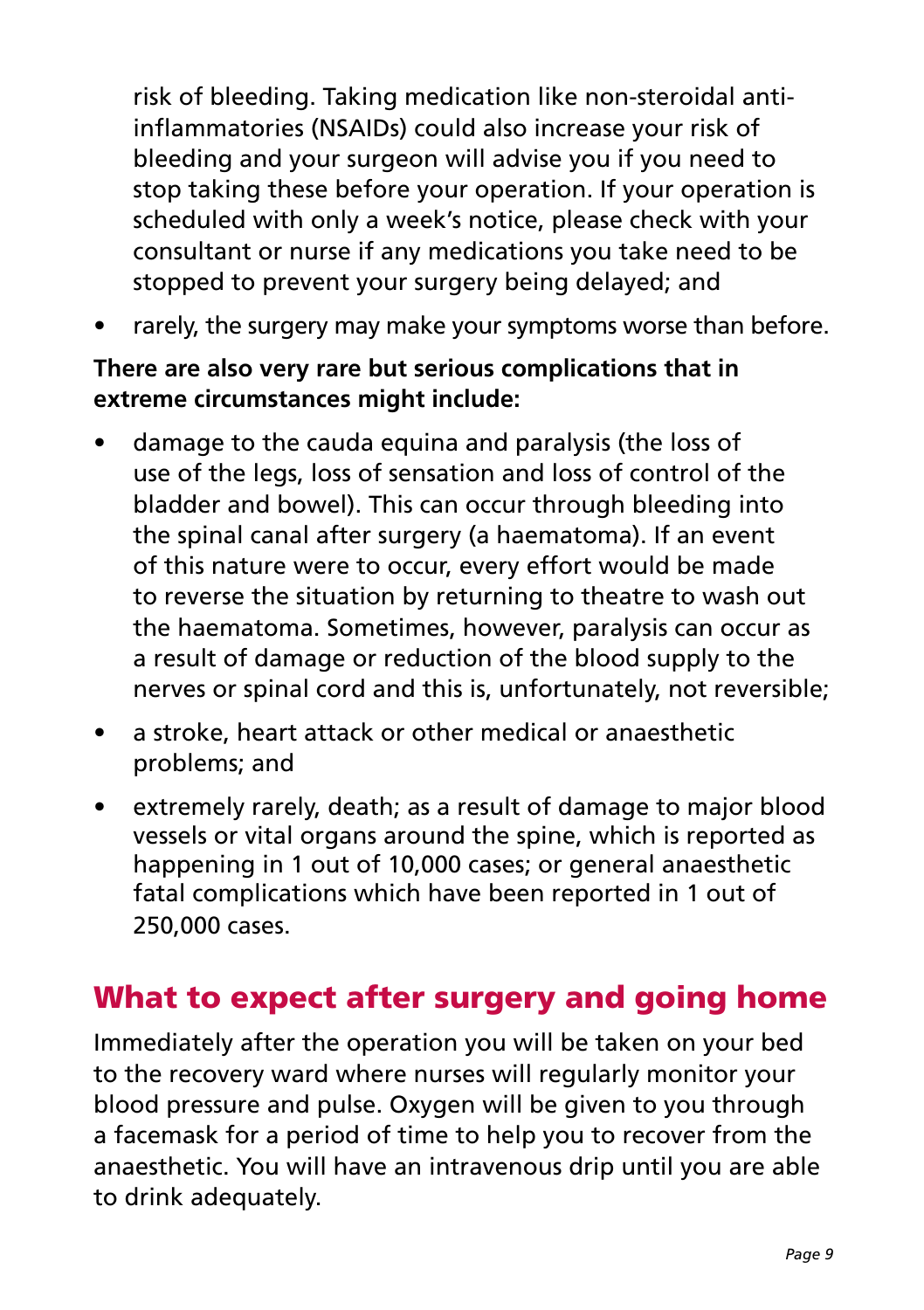A drain (tube) may be placed near the surgical incision if there has been significant bleeding during the operation. This removes any excess blood or fluid collecting under the wound. The drain will be removed when the drainage has stopped, usually the next day, after surgery.

It is very normal to experience some level of discomfort or back and leg pain after the surgery. The nursing and medical staff will help you to control this with appropriate medication. The symptoms in your legs may fluctuate due to increased swelling around the nerves. As the nerves become less irritated and swollen, your leg pain should settle. This can take eight weeks, or longer. Normal feeling and strength in your legs is likely to take a lot longer and is likely to improve slowly over the next year or so. It is important not to suddenly stop taking certain pain relief medication. It may be necessary to gradually 'wean' yourself off them – your GP can advise you if necessary.

The ward physiotherapist will visit you after the operation to teach you exercises and help you out of bed. They will show you the correct way to move safely. Once you are confident and independently mobile, you will be encouraged to practise climbing stairs with the physiotherapist. Once stable, you will be allowed home, usually 1–2 days after surgery.

Please arrange for a friend or relative to collect you, as driving yourself or taking public transport is not advised in the initial stages of recovery. If you qualify for patient transport and are likely to require this service, please let one of the nurses know as soon as you can as this may need to be pre-arranged or your discharge home could be delayed.

### Wound care

Skin wound closure depends on your surgeon's preference, and include absorbable sutures (stitches), removable sutures or clips (surgical staples).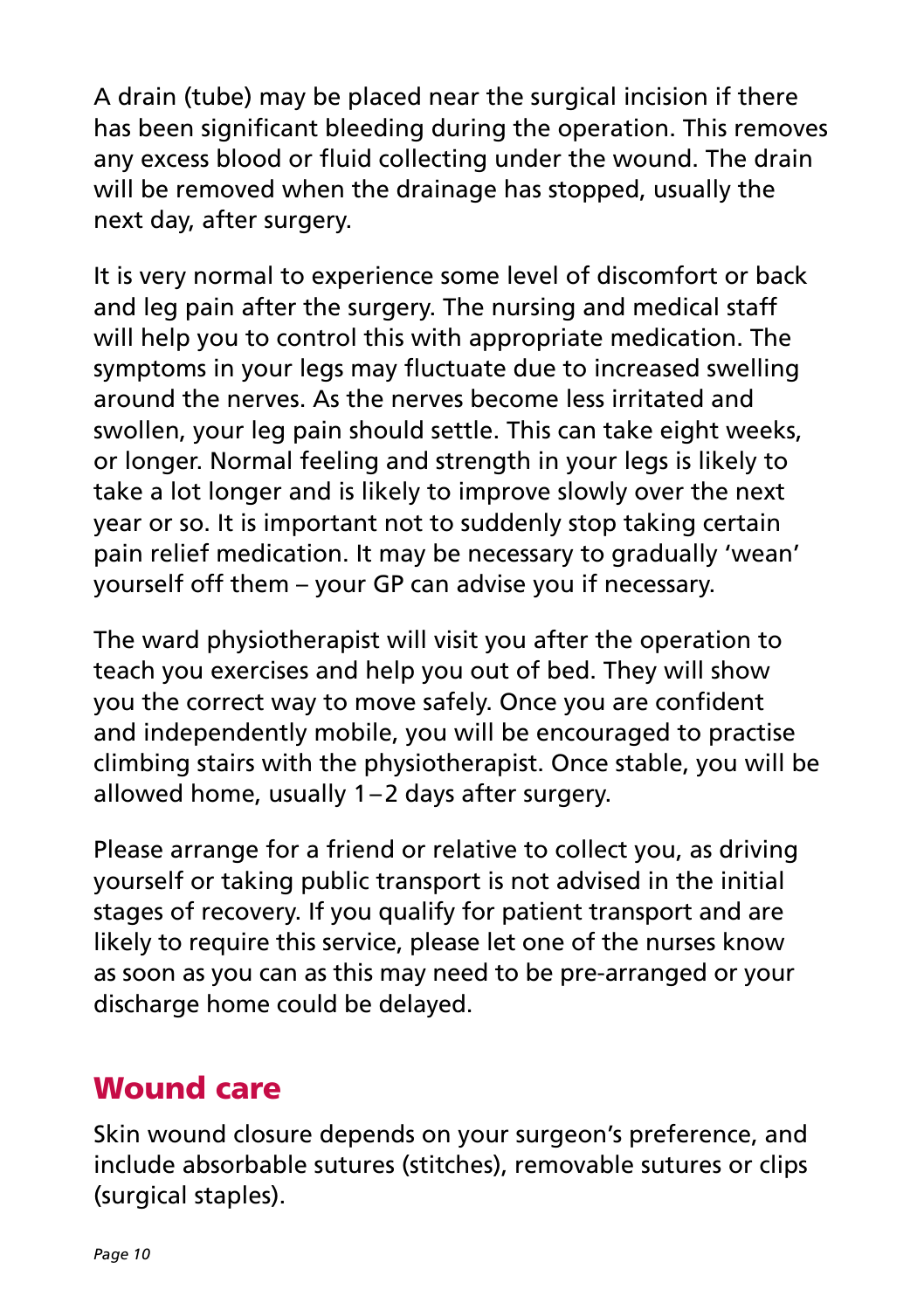If you have removable sutures or clips, you will be advised by the ward nurse to arrange an appointment with your GP's practice nurse, usually 10–14 days after the operation, for them to be removed.

If you have absorbable sutures, you will be advised by the ward nurse whether you need to make an appointment with your GP's practice nurse to have a wound check or when you can take off the dressing yourself.

You may shower 48 hours after surgery if you are careful but you must avoid getting the dressing too wet. Most dressings used are 'splash-proof', but if water gets underneath, it will need to be changed. A simple, dry dressing from a pharmacy is sufficient to use. Bathing should be avoided for two weeks.

#### Please contact your hospital or your GP if you think your wound might be infected. Symptoms could include:

- redness around the wound:
- • wound leakage; or
- you have a high temperature.

Once the wound has been checked and if the scar is sensitive to touch, you can start to massage around the scar using an unperfumed cream or oil to encourage normal sensation and healing.

# Driving

Normally you will be advised to avoid driving for four weeks depending on your recovery. If you have no altered sensation or weakness in your legs then you may resume driving if you feel safe to do so but you must be confident to do an emergency stop. It is advisable not to travel for long distances initially (no longer than 20 minutes), without taking a break to 'stretch your legs'. Gradually increase your sitting tolerance over 4–8 weeks.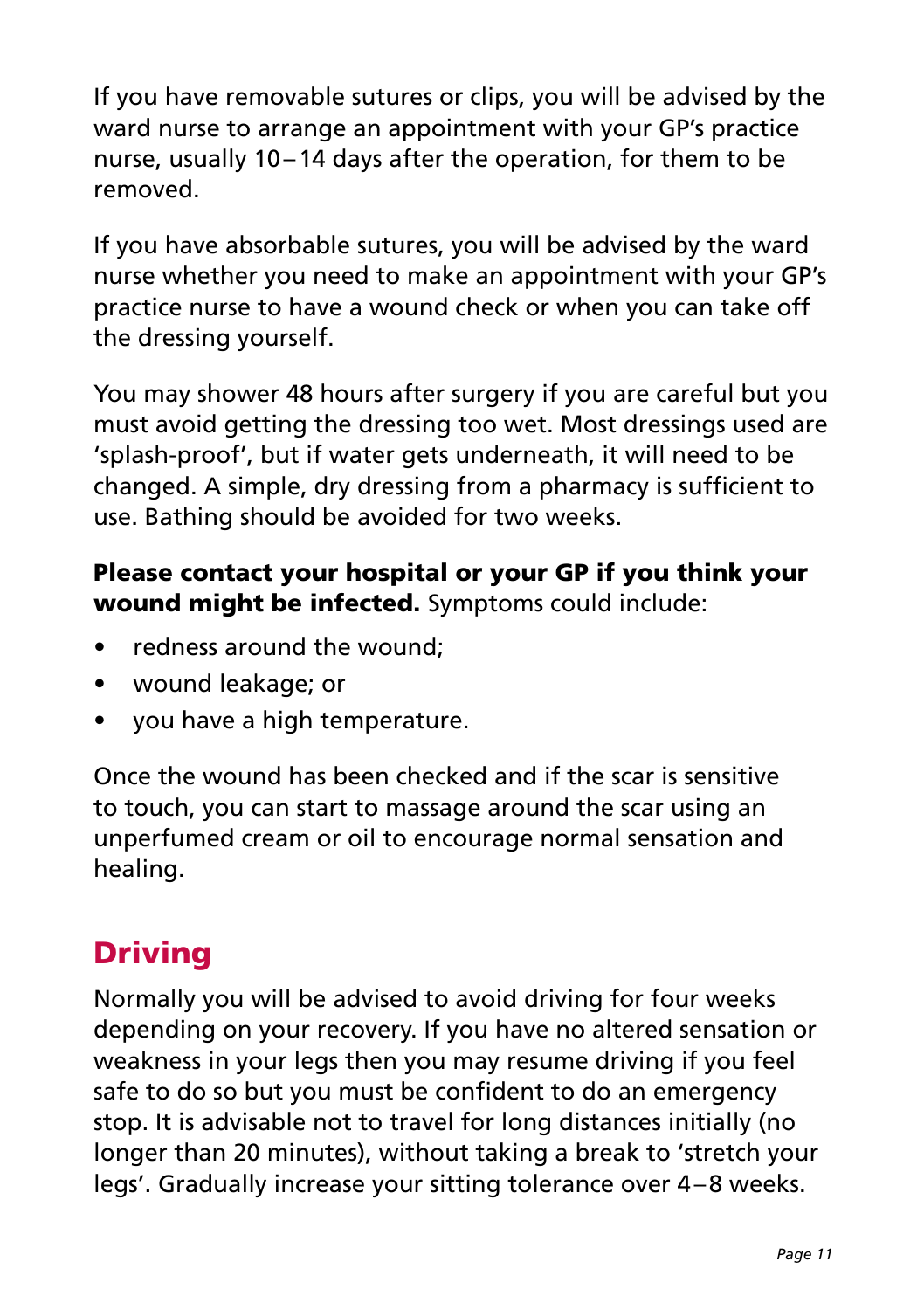# Recreational activities

It is important to keep mobile after surgery. You will find you get stiff if sitting for longer than about 20 minutes, so get up and walk about regularly. Walking outside is fine but again, increase your walking distances gradually. You will be advised to avoid lifting anything heavy, certainly for the first few weeks, but maybe for as long as three months, after your operation.

Please check with your consultant and physiotherapist when you are able to resume specific activities, such as swimming or golf, as the advice could range from between six weeks to three months. A gradual return to sport is then advisable. You should avoid flying for six weeks (and long-haul flights for up to three months).

#### **Work**

Returning to work is dependent on both your recovery and your job. Most people are off work for an initial four weeks, but if you are in a strenuous job you may need up to eight weeks. It is always sensible to discuss with your employer if you can return on 'light duties' or reduced hours at first. There is usually nothing to stop you doing computer/office work at an earlier date, as long as you can keep moving about. The hospital will issue you with a fitness to work (off work) certificate or you may ask your GP.

### Follow-up

Your surgeon will advise you when you should attend clinic after your operation. If you have any queries before your follow-up date please do contact the nurse specialist or other member of your consultant's team.

#### If you have any questions regarding the information in this booklet please discuss them with either the ward nurses or a member of your consultant's team.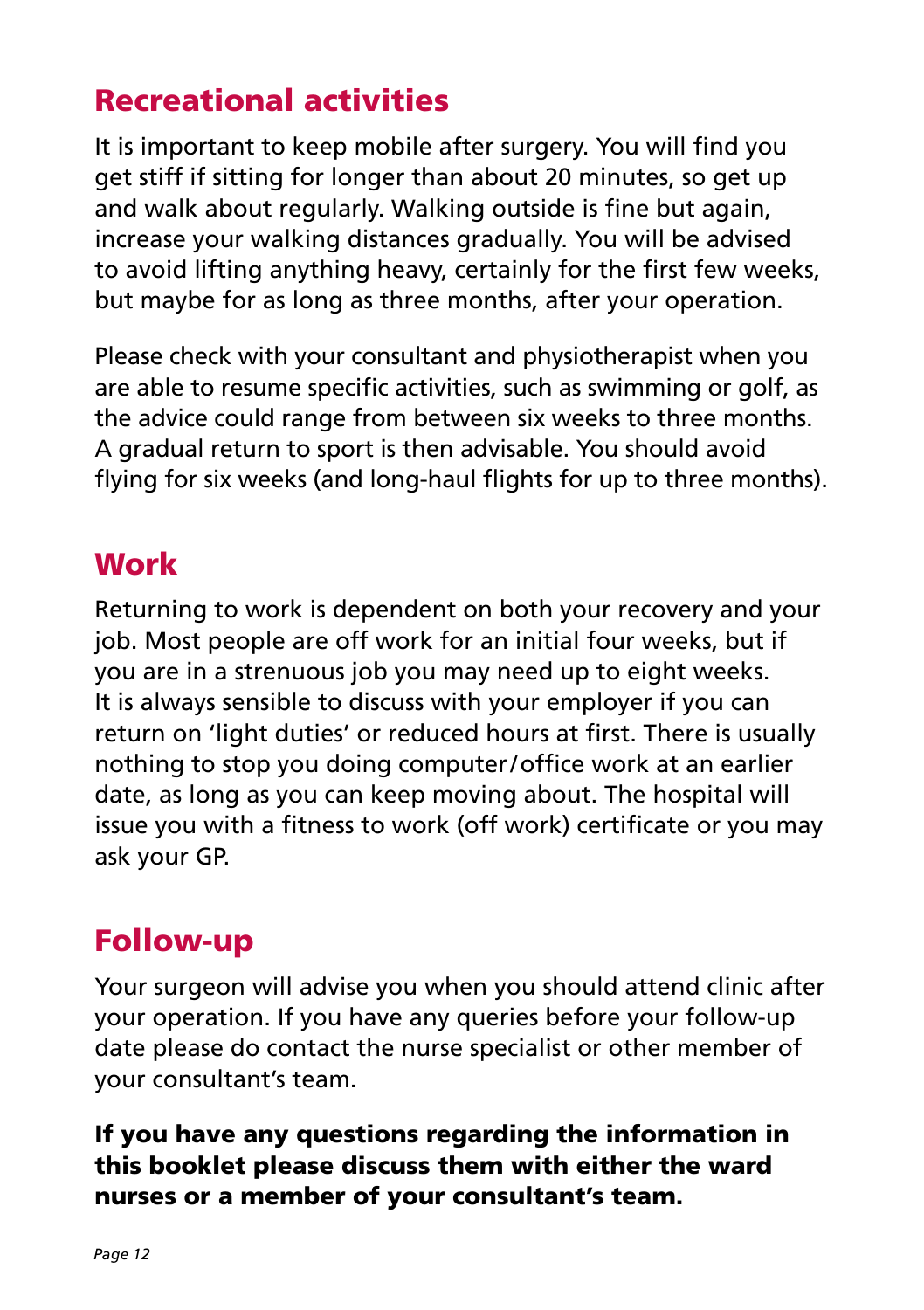

# What is the British Spine Registry (BSR)?

The British Spine Registry aims to collect information about spinal surgery across the UK. This will help us to find out which spinal operations are the most effective and in which patients they work best. This should improve patient care in the future.

The Registry will enable patient outcomes to be assessed using questionnaires. These will allow surgeons to see how much improvement there has been from treatment.

This has worked for hip and knee joint replacements through the National Joint Registry. We need your help to improve spinal surgery in the UK.

# What data is collected?

Your personal details allow the BSR to link you to the surgery you have had. They also allow us to link together all the questionnaires you complete. If you need any further spinal surgery in the future, details of previous operations will be available to your surgeon.

Personal details needed by the BSR are your name, gender, date of birth, address, email address and NHS number.

Your personal details are treated as confidential at all times and will be kept secure. This data is controlled by the British Association of Spine Surgeons (BASS) and held outside the NHS. Personal details will be removed before any data analysis is performed, retaining only age and gender. Your personal data and email address will not be available to anyone outside BASS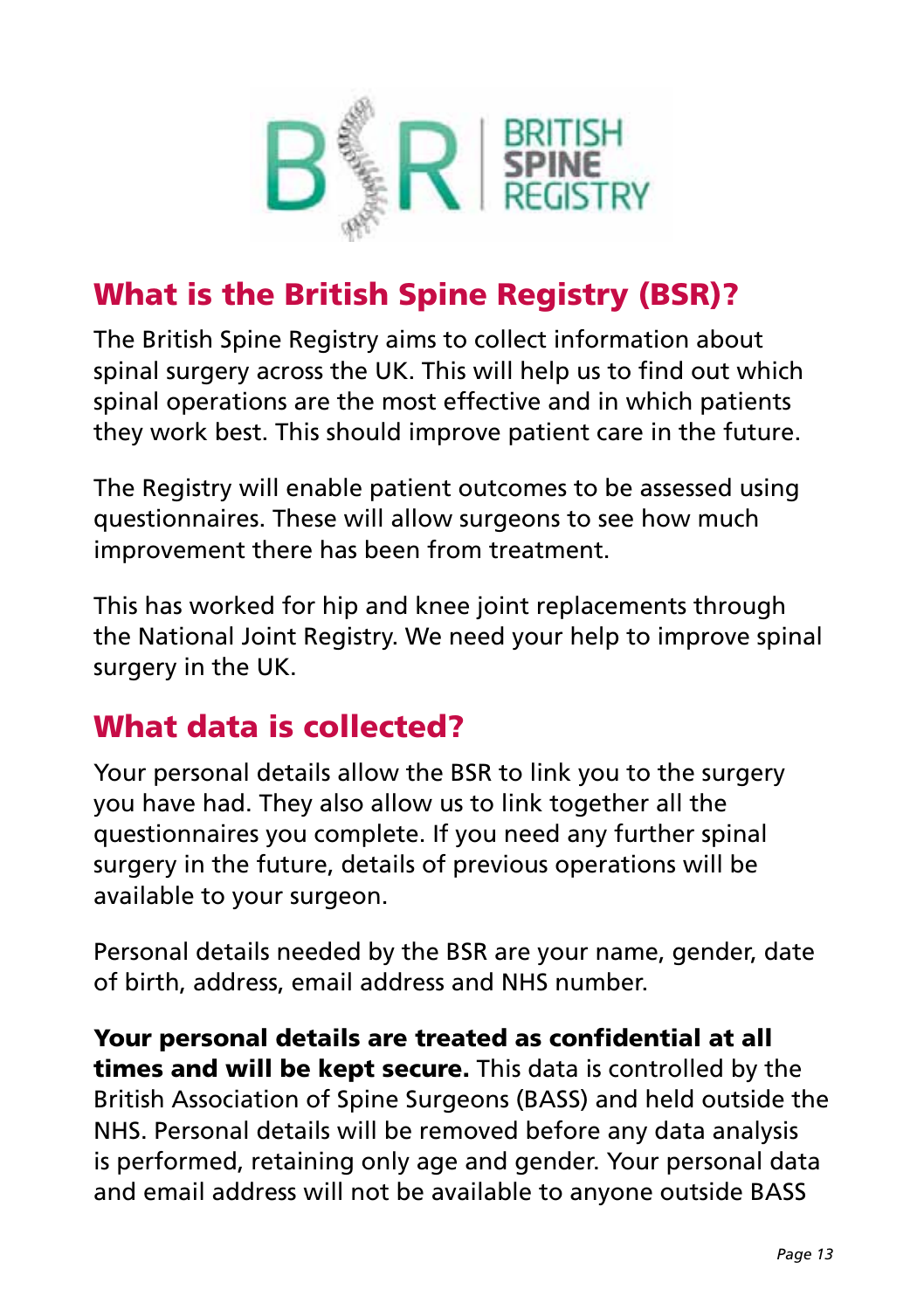and its secure IT provider. Anonymised data may be released to approved organisations for approved purposes, but a signed agreement will restrict what they can do with the data so patient confidentiality is protected.

Your personal data is very important, as this will allow us to link details of your diagnosis and surgery with any problems or complications after surgery. You may also be asked to complete questionnaires before and after surgery to work out how successful the surgery has been. These will only be possible if we can connect you to the questionnaires through your personal details.

## Do I have to give consent?

No, your participation in the BSR is voluntary and whether you consent or not, your medical care will be the same. Your personal details cannot be kept without your consent. This will be obtained either by asking you to physically sign a consent form or electronically sign one through an email link to a questionnaire or at a questionnaire kiosk in the outpatient clinic.

You can withdraw your consent at any time or request access to your data by:

- going to the patient section of the BSR website at www.britishspineregistry.com; or
- writing to us at the BSR centre (see address opposite). Please state if you are happy for us to keep existing data, but do not want to be contacted, or whether you want your data to be anonymised (so it cannot be identified).

### Research

Your consent will allow the BSR to examine details of your diagnosis, surgical procedure, any complications, your outcome after surgery and your questionnaires. These are known as 'service evaluations' or 'audits'.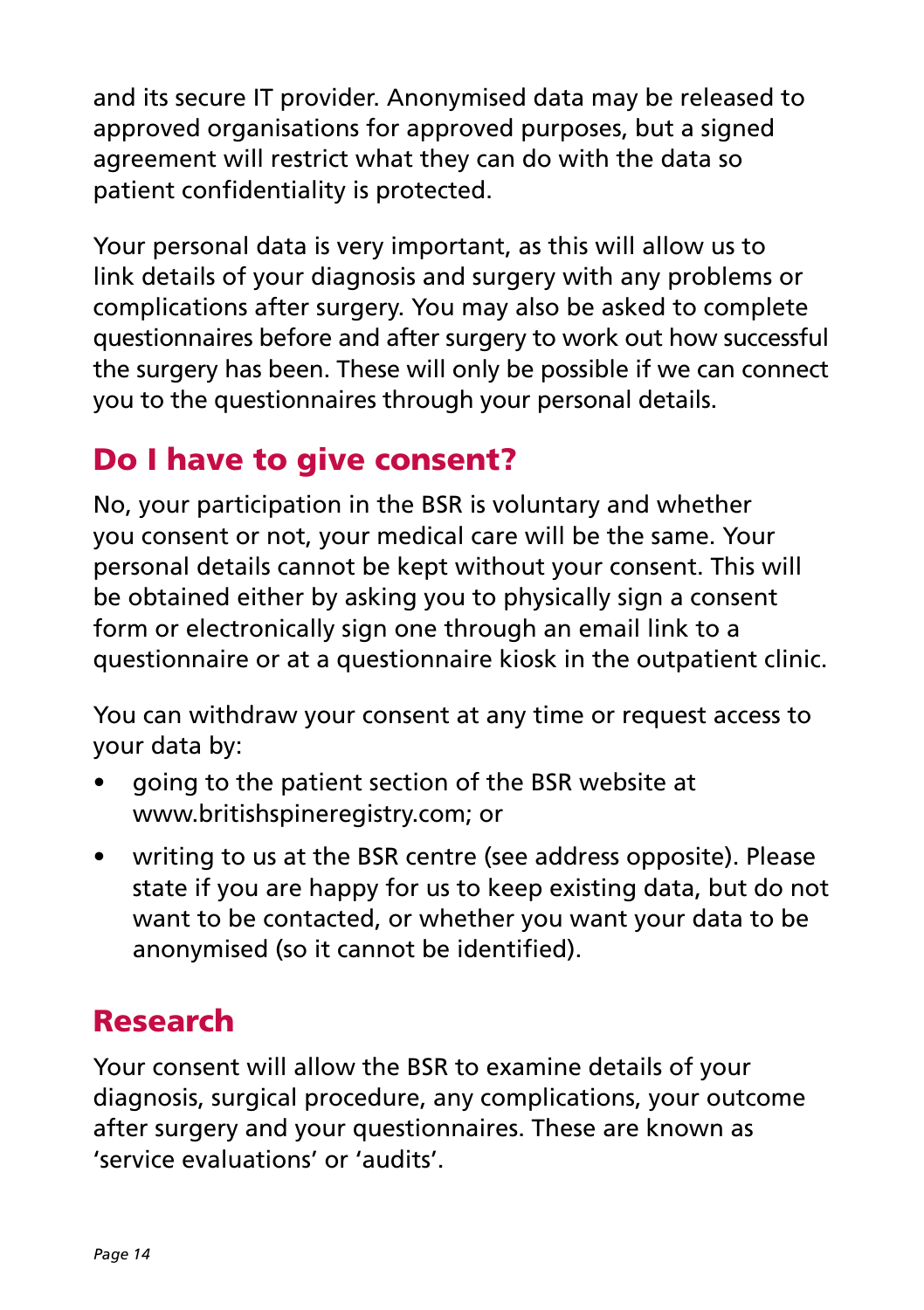Operation and patient information, including questionnaires in the BSR, may be used for medical research. The purpose of this research is to improve our understanding and treatment of spinal problems. The majority of our research uses only anonymised information which means it is impossible to identify individuals. From time to time, researchers may wish to gather additional information. In these cases we would seek your approval before disclosing your contact details. You do not have to take part in any research study you are invited to take part in and saying no does not affect the care you receive.

All studies using data from the Registry will be recorded on the BSR website www.britishspineregistry.com

# Children

Parents are asked to consent for data to be collected from their child. Looking at the outcome of spinal surgical procedures is just as vital in children as it is in adults.

# Further information

The BSR website at www.britishspineregistry.com contains more information, including details of any studies and any information obtained through the Registry data.

To contact the BSR, write to: **The British Spine Registry** Amplitude Clinical Services 2<sup>nd</sup> Floor Orchard House Victoria Square **Droitwich** Worcestershire WR9 8QT